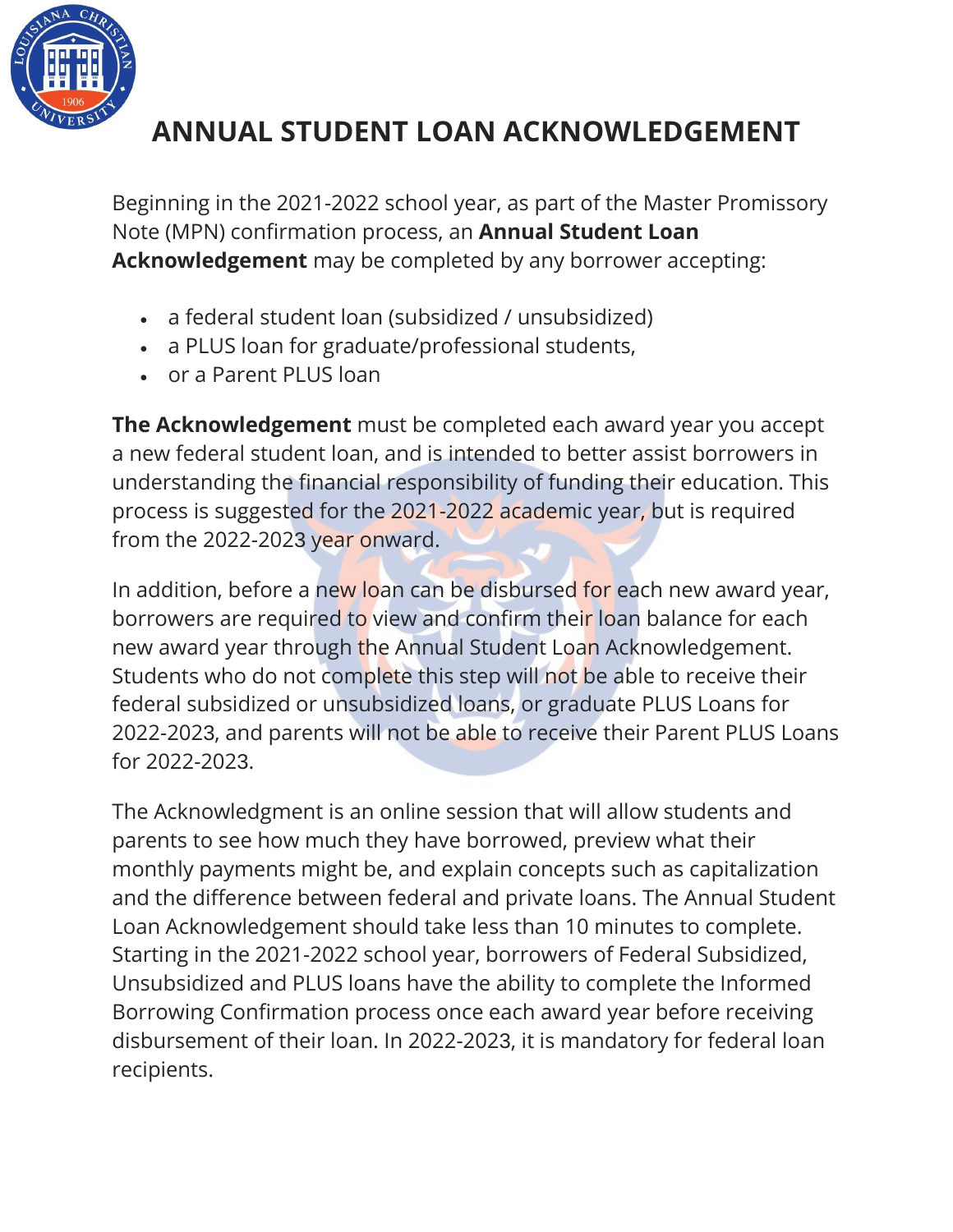## **What will you gain from the Annual Student Loan Acknowledgement?**

- Making informed choices by showing students and their parents how much they owe in federal student debt before agreeing to borrow more money to pay for their higher education.
- Knowing the borrower's obligation by calculating the monthly payments and the median salary that students can expect to receive after graduating from a specific college.
- Understanding the balance for repayment by breaking down basic loan concepts such as interest accrual and capitalization and the difference between private and federal student loans.

### **How do I complete this?**

After April 15, 2020 log into your [MyStudentAid account](https://studentaid.gov/asla/) using your FSA ID and password to complete this Annual Student Loan Acknowledgement requirement (previously referred to as the "Informed Borrowing Confirmation" process.) A link entitled "Complete Annual Student Loan Acknowledgement" can be found under the Complete Aid Process Tab. " Parent PLUS borrowers must also complete this requirement. The Annual Student Loan Acknowledgement should take less than 10 minutes to complete.

#### **What Can I Expect?**

The experience will be personalized based on the borrower's attributes, but generally:

#### **First-time borrowers (those who have no current loan balance) will:**

- answer a few questions about their state, school, expected degree, and field of study.
- view summary information from the College Scorecard about total estimated school costs, graduation rate, total estimated student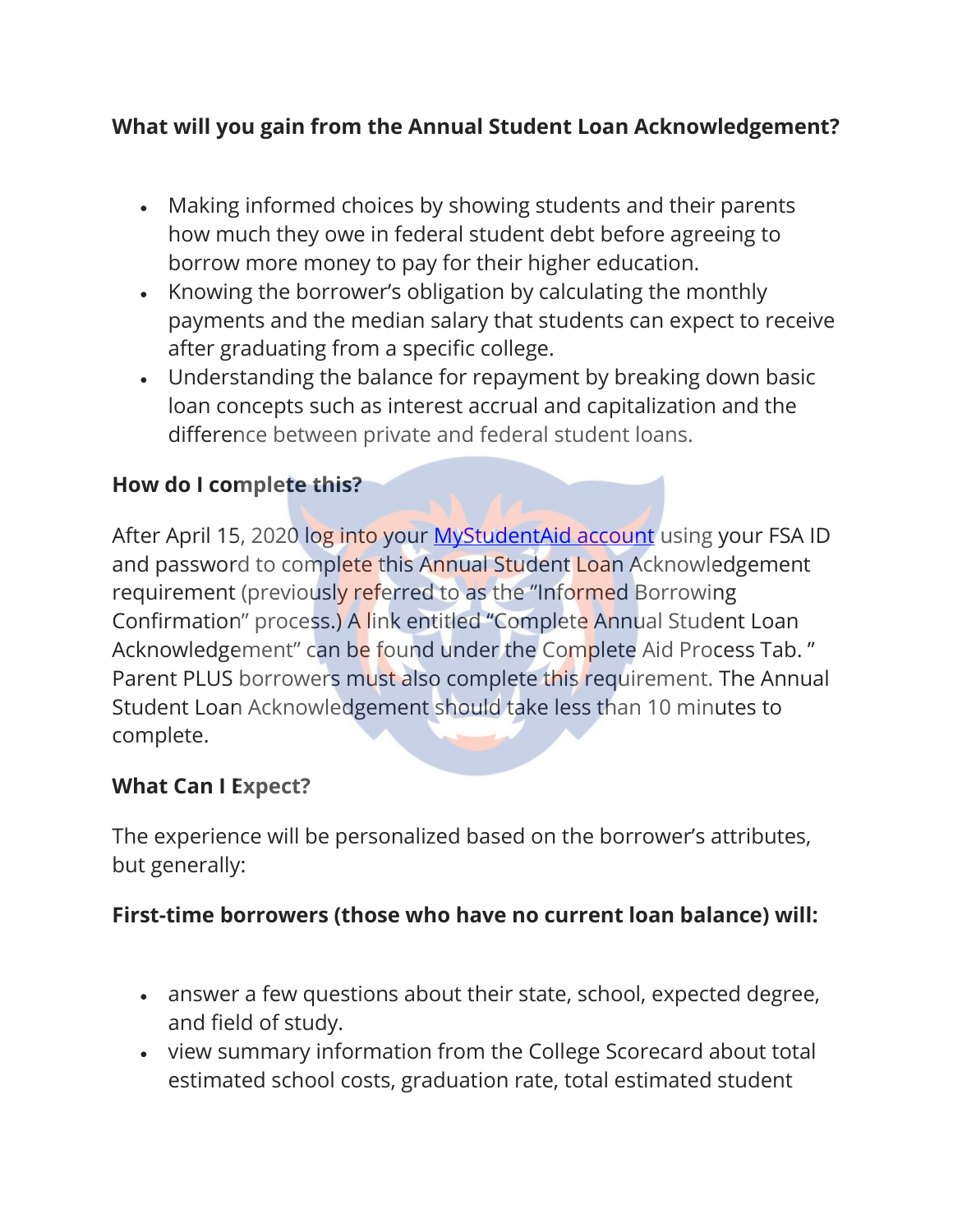loan debt, and estimated monthly payments. Note:College Scorecard data is unavailable for borrowers attending foreign schools. Borrowers attending foreign schools will be able to proceed without viewing College Scorecard data.

- view general financial literacy information about borrowing student loans.
- check a box acknowledging they read and understood the information.

## **Returning aid recipients (borrowers with current outstanding loan balances) will:**

- view summary information about their loans and grants from the National Student Loan Data System (NSLDS®) as of the day they complete the acknowledgement. Information includes outstanding balance, estimated 10-year standard monthly payment based on the borrower's current balance, servicer information, loan limit information, grant summary, and grant limit information.
- check a box acknowledging they read and understood the information.

**PLEASE NOTE: This new requirement is in addition to the existing Master Promissory Note (MPN) process and does not replace existing counseling requirements**. This means that in addition to completing the Annual Student Loan Acknowledgement, first-time student Direct Loan borrowers must also complete entrance counseling before receiving their first loan disbursement, and Direct PLUS Loan applicants who are determined to have an adverse credit history and qualify for a Direct PLUS Loan by obtaining an endorser or documenting extenuating circumstances must also complete PLUS credit counseling. The Annual Student Loan Acknowledgements not school-specific. If a borrower completes the process for a loan associated with a particular award year at one school, the borrower will not complete the process for another loan associated with that same award year again, even if he or she